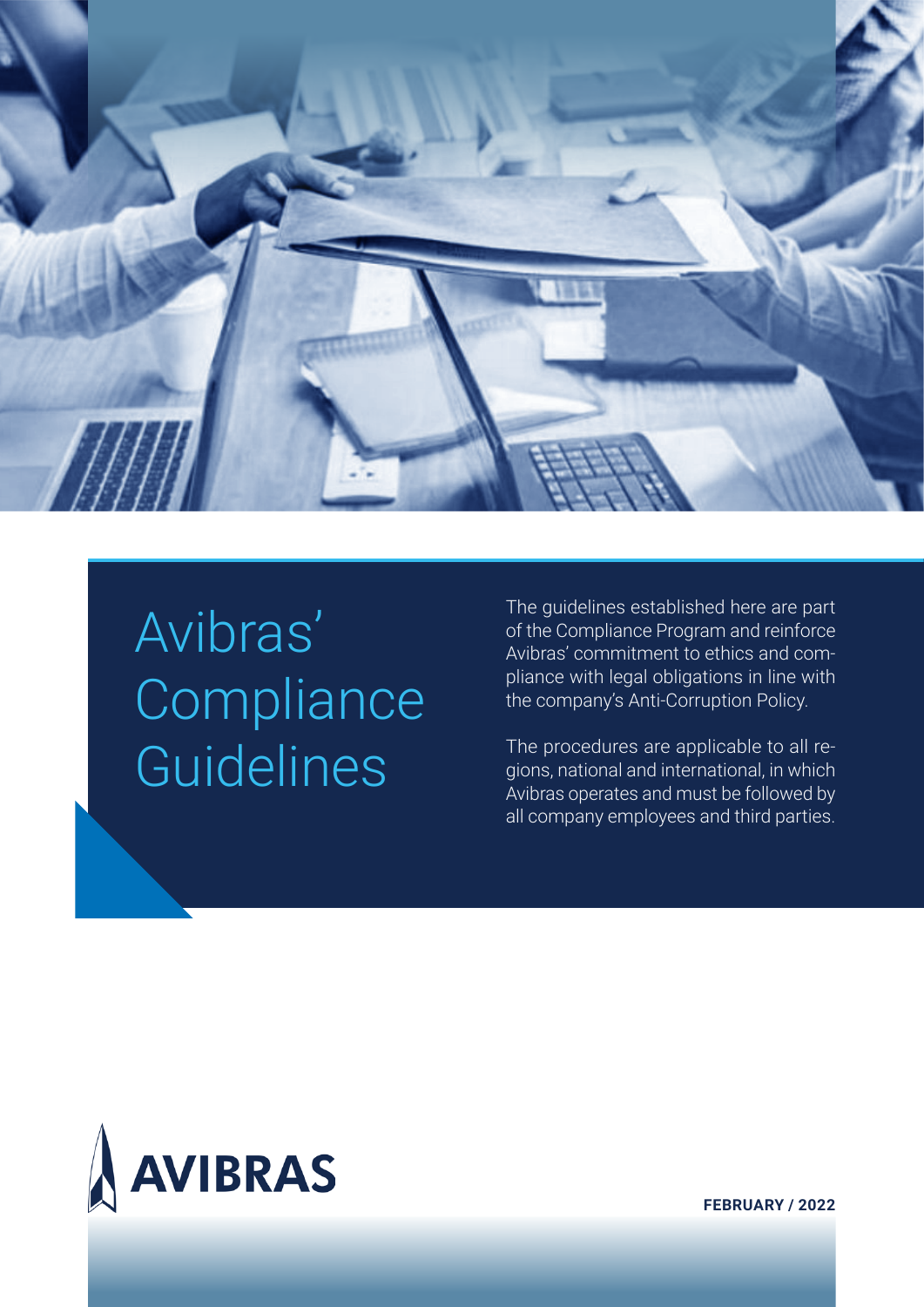| Summary                                                   | Conflict of interest         |  |
|-----------------------------------------------------------|------------------------------|--|
| <b>AVIBRAS'</b><br><b>COMPLIANCE</b><br><b>GUIDELINES</b> | <b>Commercial Courtesies</b> |  |
|                                                           | Sponsorships and Donations   |  |
|                                                           | Complaints channel           |  |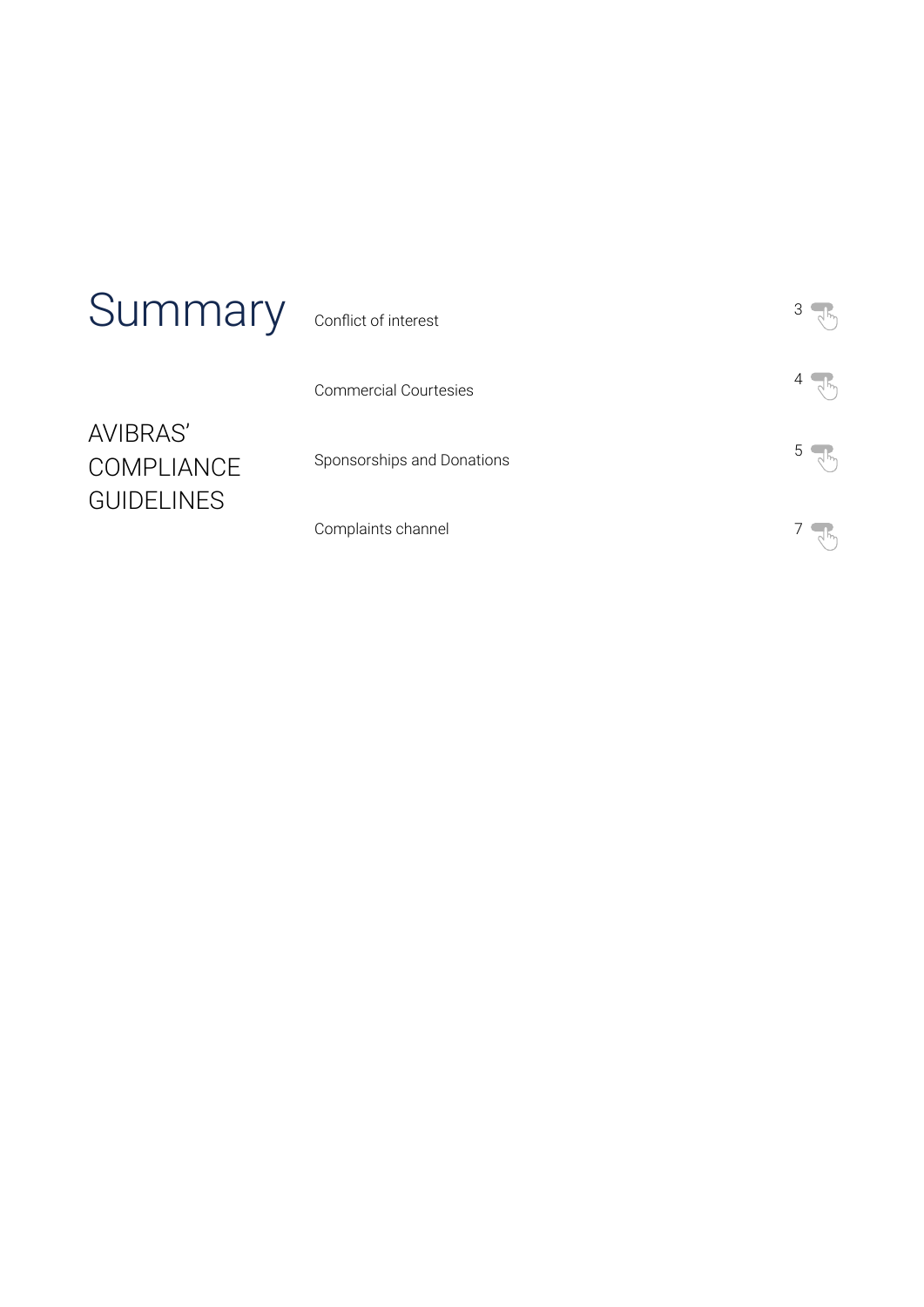## <span id="page-2-0"></span>Conflict of Interest

Conflict of interests occurs when there is a possibility of direct or indirect confrontation between the personal interests of the employee or third parties and those of the company, which may compromise or unduly influence the performance of their attributions and responsibilities.

The conflict of interest is characterized by any and all advantages in favor of oneself or of third parties with whom the employees have or have had personal, affective, commercial or political relationships.

**Avibras** does not tolerate personal advantage of employees or third parties. Identified conflict of interest situations are investigated so that disciplinary measures can be taken.

All activities and decisions must respect the Code of Ethics, **Avibras'** values and be strictly technical and objective.

Although it is not possible to foresee all situations that may generate conflicts of interest, some common situations may represent potential conflicts. They should be avoided and, if they occur, they shall be reported to **Avibras**:

• Existence of relationship or kinship in the work environment or linked to competitors, suppliers, service providers, customers, supervisory bodies or other related parties, which may influence decision making in the company's processes;

• Personal or relatives' investments in suppliers, competitors or other related companies, in case their position allows them to favor and/or influence their relationship with **Avibras**.

Examples of conflicts of interest are:

• Friendship/relationship when it affects the technical professional judgment;

• Undue disclosure of privileged information, obtained during the exercise of the position, whether for one's own benefit or for the benefit of a third party;

• Receiving or offering presents, gifts, favors or any advantage, whether professional or personal, to oneself, one's relatives or close friends;

• Use of hierarchical position or influence to supervise, benefit or provide undue advantage in hiring people and/or relatives.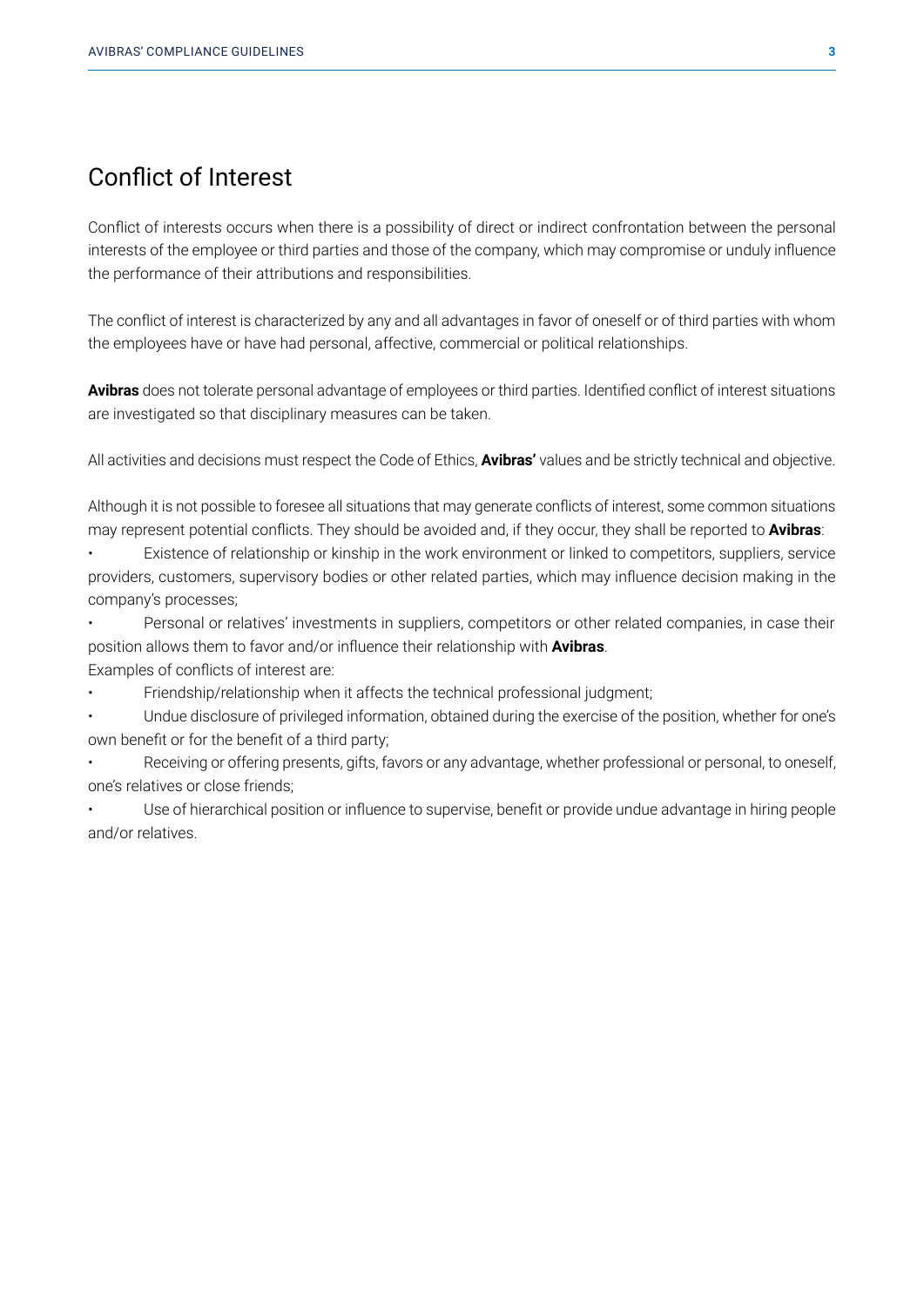## <span id="page-3-0"></span>Commercial Courtesies

The receiving and offering of gifts and entertainment should be avoided by **Avibras'** employees and third parties due to the risk of appearance of impropriety, when there is the possibility of interpretation by third parties of the existence of conflict of interest or undue favoring by the company.

No **Avibras** employee or third party may, on behalf of the company, promise, offer or receive gifts, entertainment or hospitality in exchange for benefits related to the company's or individual's interests.

The gifts must be received at the workplace, and it is not allowed to receive them at any personal address of the employee. The same applies to business courtesies offered by **Avibras**, which must always be sent to the business address.

Employees and third parties representing the company are allowed to offer and receive only occasional institutional gifts of modest value.

For example, pens, copybooks, diaries, key chains, mugs and other related items are considered institutional gifts, provided that they have the company's name or logo associated with them.

The offering and receiving of gifts must be:

- Appropriate to the circumstance and the people involved;
- Modest in value and frequency.

The benefit offered or received should not be seen as something that could influence the decision making of the recipient.

#### Ø **Offering of Business Courtesies**

In the case of gifts offered to governments, which are not classified as institutional gifts, they must be approved by the CEO.

Gifts must be directed to the government representing the nation and its citizens, and under no circumstances to a specific public agent.

If the offering of entertainment or hospitality is permitted by **Avibras** policy, but prohibited by the internal guidelines of the third party, the benefit may not be offered.

Expenses with meals, lodging, housing or travel, where the beneficiary is a public agent, must only be borne by **Avibras** if there is an express contractual provision containing such an obligation.

Business meals can be paid for by **Avibras** as long as they are within the context of reasonable values, respecting local cultural norms, laws and regulations.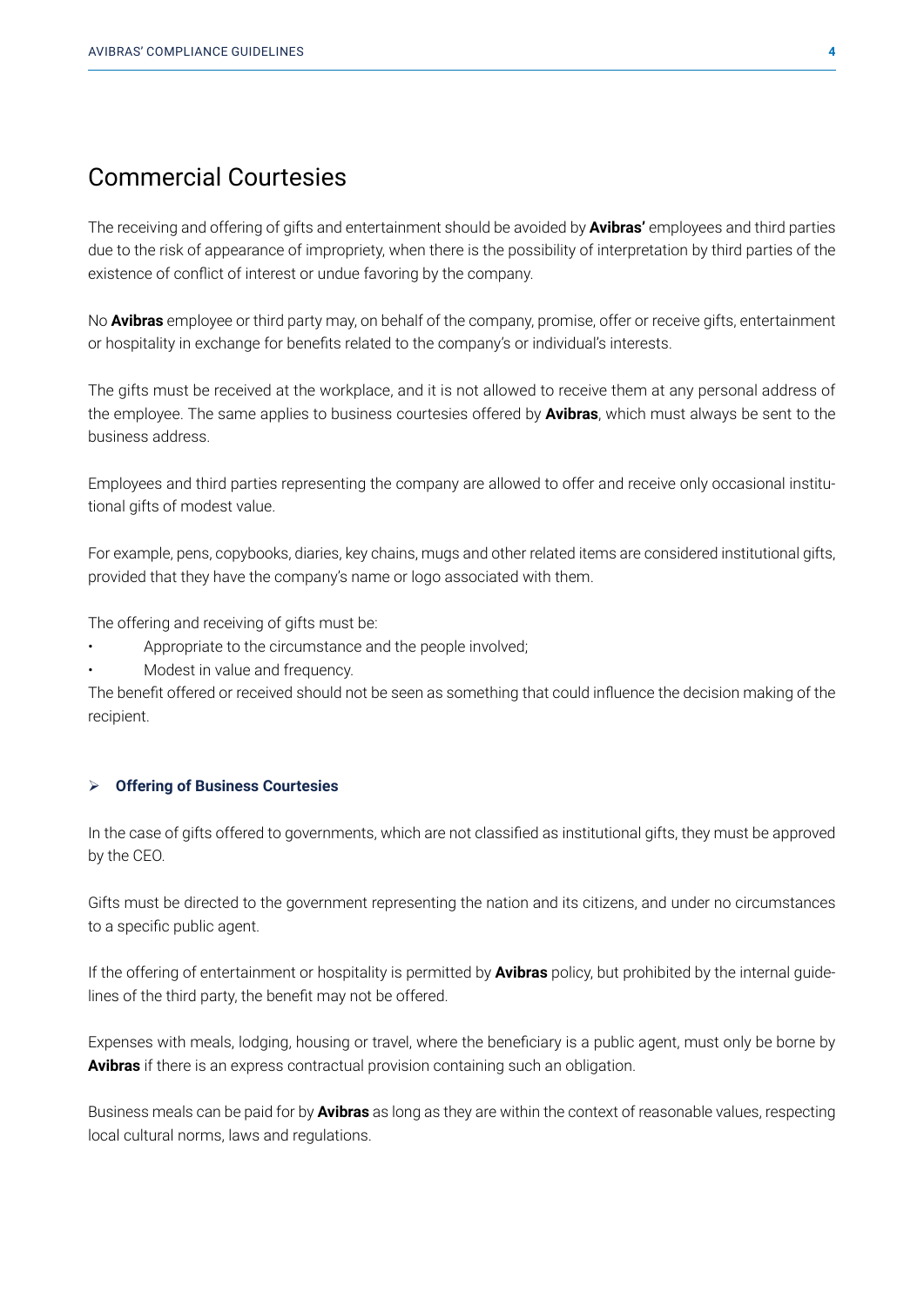## <span id="page-4-0"></span>Sponsorships and Donations

All donations and sponsorships shall be in accordance with **Avibras'** values and business and sustainability strategies.

It is forbidden to grant sponsorships and/or donations in any form or kind for the benefit of specific individuals seeking their enrichment or personal advantages of any kind, to companies and their professionals, or public agents for facilitation purposes.

No **Avibras** employee or third party may, on behalf of the company, offer, make or commit to any contribution, donation, sponsorship or social responsibility project without proper approval.

It is forbidden to grant donations and sponsorships that characterize conflicts of interest, where professionals or their respective family members come to benefit from resources donated/sponsored by **Avibras**.

The approval of donations and sponsorships must take into consideration the appearance of impropriety, i.e., even when donations or sponsorships meet all legal requirements, if there is the possibility of interpretation by third parties of the existence of conflicts of interest or undue favoring by **Avibras**, the requests must be refused.

All donations and sponsorships made by **Avibras** shall be guided by the principle of transparency and all documents arising from the donation or sponsorship and its obligations shall be kept and stored according to internal guidelines.

**Avibras** will not donate or sponsor organizations or projects that:

- Are involved in any type of illegality;
- Are in an irregular situation:
- Have projects or materials considered offensive or prejudiced, of party political, religious or sexual nature;
- Promote class entities:
- Encourage drug use;
- Are linked to gambling; or
- Exploit child labor or analogous to slavery.

Donations and sponsorships cannot be made to individuals, and payments in cash or in private accounts are not allowed. Payments in accounts that are not related to the requesting entity are prohibited.

Every donation or sponsorship must be formalized, sponsorships being formalized by means of official letters or contracts, and donations by means of the Terms of Donation.

Receipts of sponsorships and donations must be formalized through a receipt or letter of agreement. It is not allowed to make donations or sponsorships to entities and governments whose internal policies and laws prohibit such practice.

It is forbidden to make donations or sponsorships to any supervisory body of **Avibras**.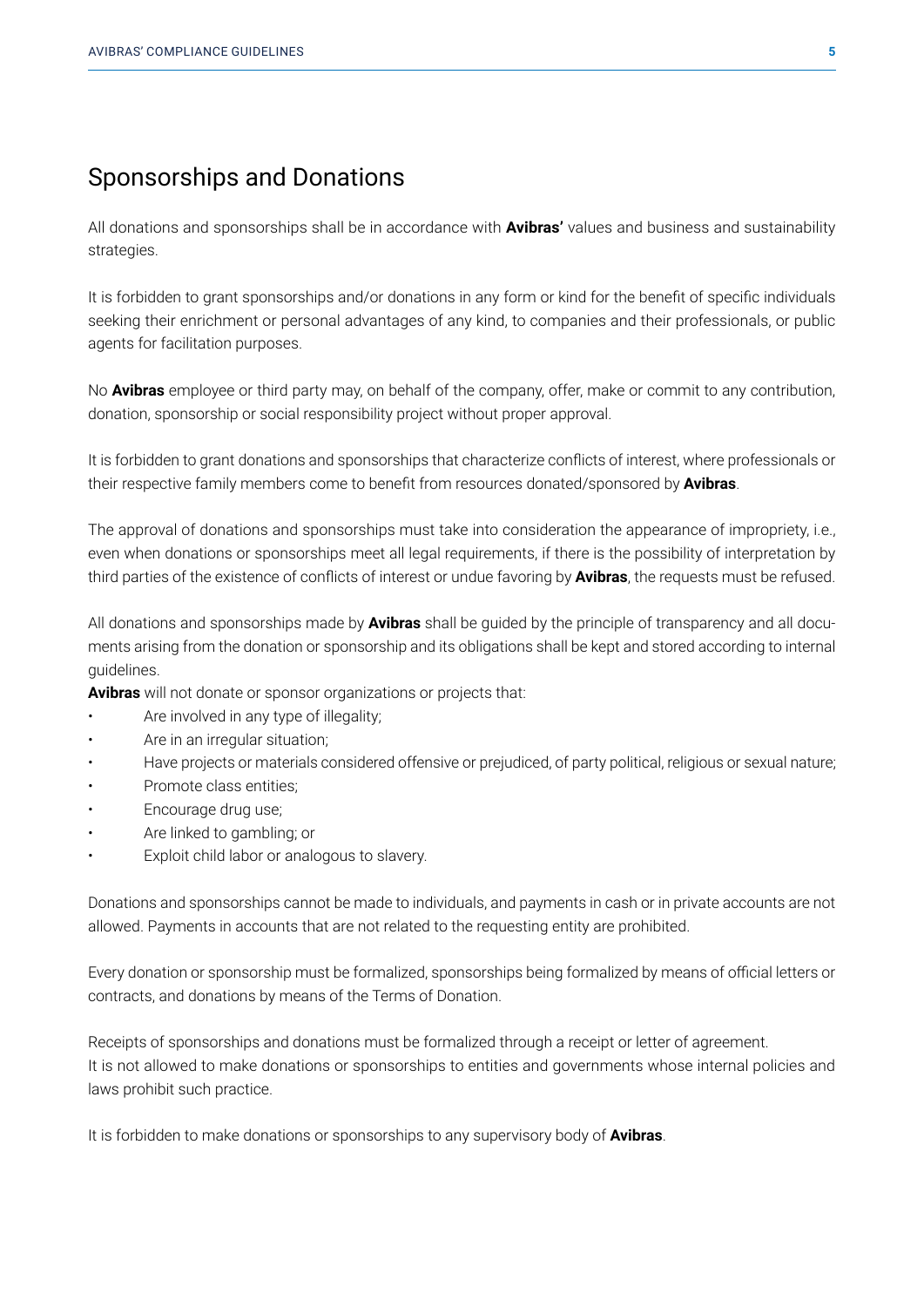### Ø **Donations**

Donations of financial resources, products or services for social purposes will only be approved if the entity meets the following minimum requirements:

- To be non-profit;
- To develop work of collective interest;
- It must be a Civil Society organization, and may also have a public character.

The donations must be previously approved, and it is mandatory that these approvals are made before the effective donation of the resource to the applicant.

All donations to public entities must be approved by the CEO.

### Ø **Sponsorships**

**Avibras** sponsors projects related to its cultural values and aimed at strengthening existing relationships, attracting new audiences, promoting innovation and brand positioning.

**Avibras'** main sponsorship modalities are:

• Institutional Sponsorships related to the **Avibras** brand;

• Trade show and event sponsorships: These sponsorships, besides being institutional, can be commercial through marketing actions related to technological development, congresses, innovation and strengthening of **Avibras** image.

The sponsorships are evaluated and duly approved before any commitment is signed with the external requester.

**Avibras** evaluates the cost/benefit ratio of all its sponsorships, so that the trade-offs in terms of brand exposure are compatible with the allocated investment.

To be eligible for **Avibras** sponsorship, the project/event must:

- Have a direct relationship with **Avibras'** business;
- Promote the brand positioning;
- Create a platform for the company's relationship with its stakeholders;
- Be adherent to **Avibras'** strategy.

**Avibras** is guaranteed the right to cancel or paralyze the sponsorship processes related to projects that are involved in legal questionings related to their authorship and/or the control of the applicant legal entities.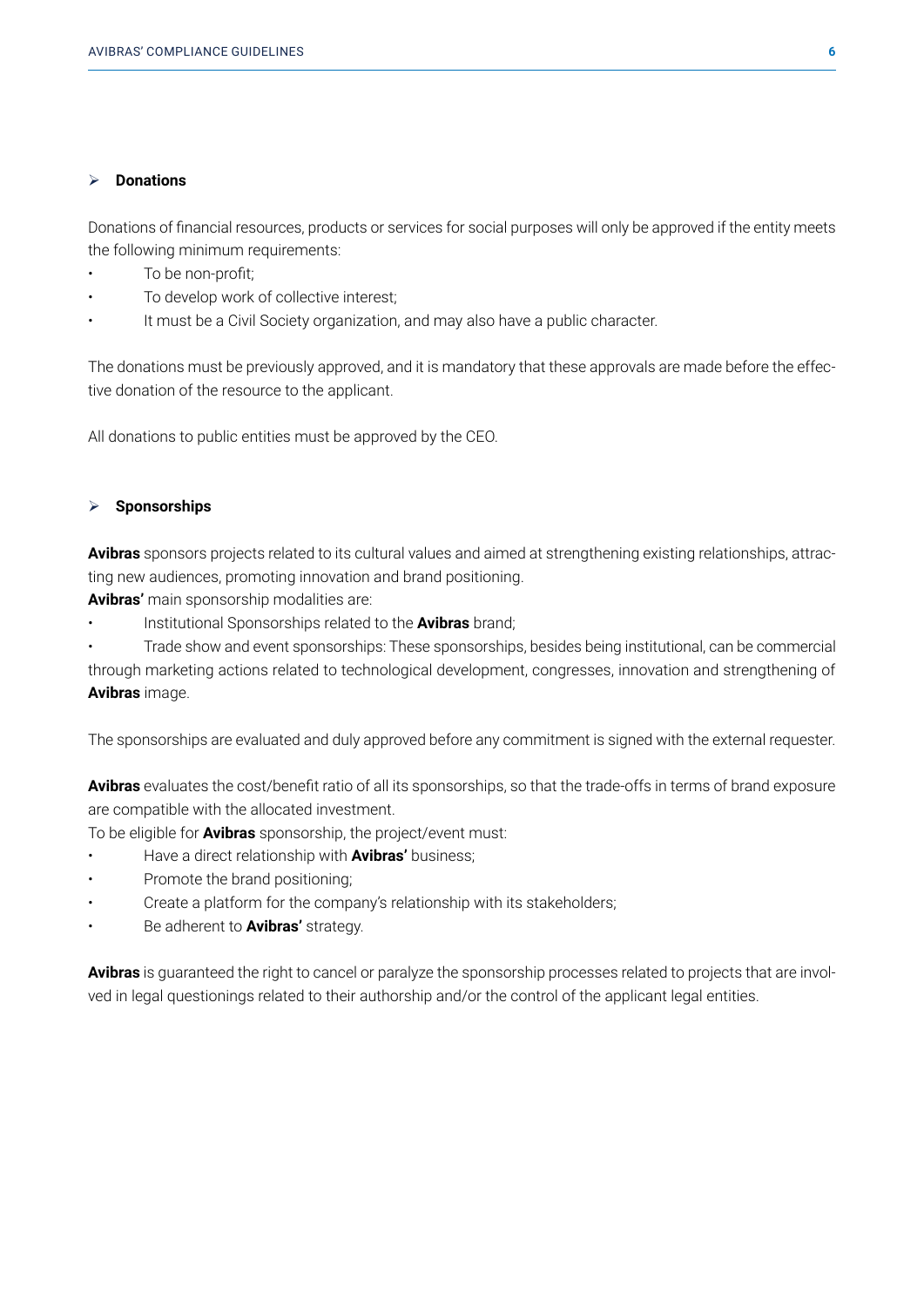## <span id="page-6-0"></span>Complaints Channel

**Avibras** provides an exclusive channel for reporting corruption, bribery, fraud and illegal or unethical conduct. The Ethics Channel is impartial, guaranteeing the confidentiality of information and preserving the identity of the people involved.

**www.canaldeetica.com.br/avibras Telephone: 0800 741 0001**

#### **Impacts resulting from non-compliance with the guidelines**

Non-compliance with these guidelines and the omission of information may result in misconduct, fraud, undue benefit, and non-compliance with relevant legislation, with potential liability and punishment for the professionals and entities involved